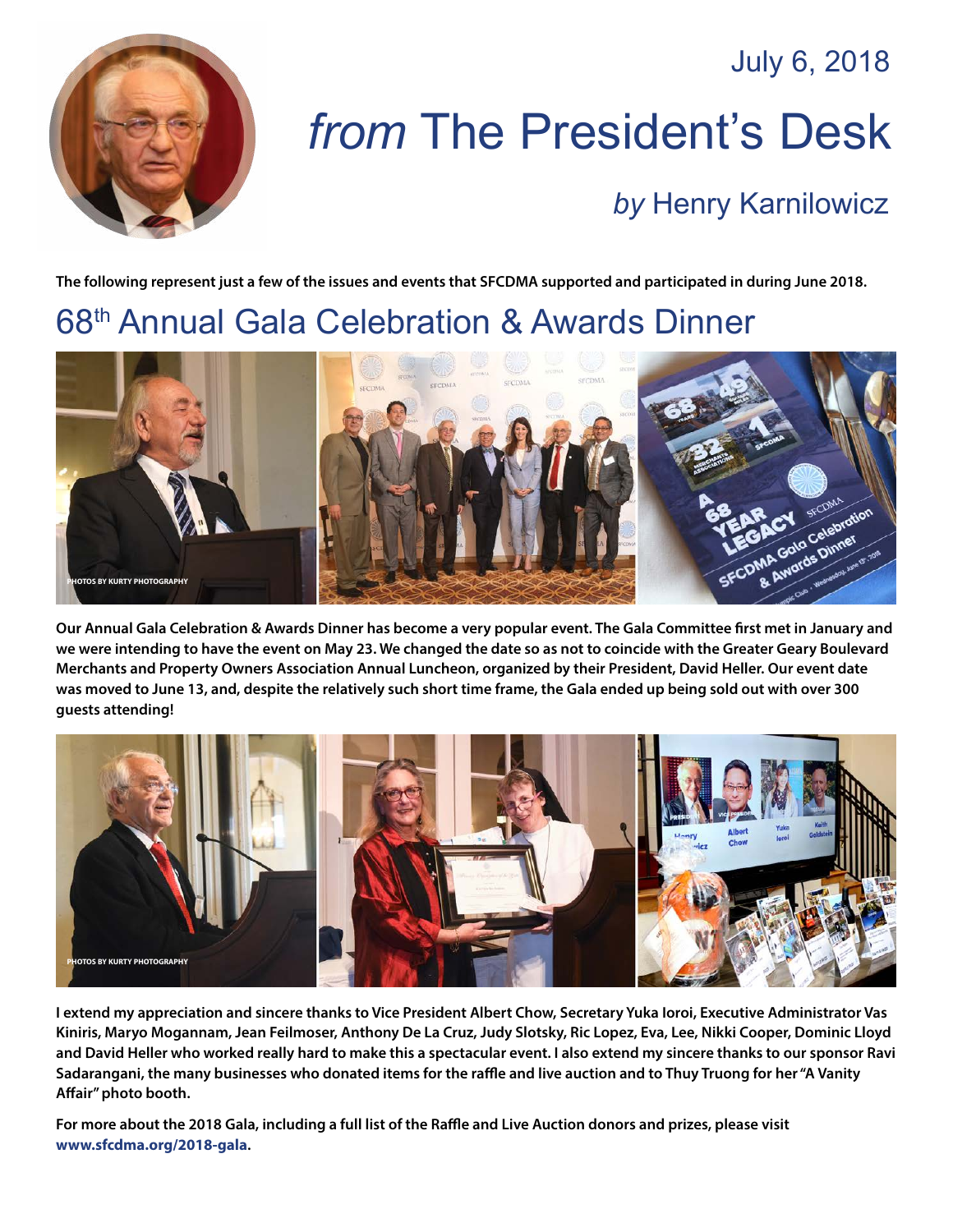#### Marina Merchants Mixer



**Our Executive Administrator, Vas Kiniris and I were present at the well attended mixer, held at Monaghans Bar on Pierce Street. I am really pleased to see the Marina Merchants Association up and running, thanks to the efforts of Cameron Crockett. At last they are getting a board together and one of our past Presidents, Jim Maxwell, has decided to be on the board. It was really good to see Regina Dick-Endrizzi, Executive Director of the San Francisco Office of Small Business, who put on an excellent presentation about the latest legislation that will affect small business. She also spoke about registering for legacy businesses.**

## SF Travel 108<sup>th</sup> Annual Luncheon



**Vas Kiniris and I were invited as guests of Airbnb to this extravaganza which, this year, was held at the recently-completed section of the Moscone Center South. Among those joining us at the table was Darlene Chiu Bryant, Sarah Simon, Mick Del Rosario and Cali Martin.**

**Entertainment was provided by "Beach Blanket Babylon" and Breanna Sinclairé, a transgender singer, who became the first transgender woman to sing the American national anthem at a professional sporting event and sang a wonderful rendition of "O Mio Babbino Caro".**

**Presentations included the John A. Marks Scholarship, presented by Kevin Carroll, Executive Director, Hotel Council of San Francisco and Michael Pace, General Manager, The Clift Royal Sonesta Hotel and President, Hotel and Restaurant Foundation, to Chuck Judd, University of San Francisco; The Crystal Bridge Award presented by Outgoing Board Chair Melinda Yee Franklin to Jeff Kahn, CPA, Senior Accountant / Event Contracts Manager, SPIE; and the Silver Cable Car Award, presented by Incoming Board Chair Peter Gomez, to The Presidio of San Francisco, Recipient Jean Fraser, CEO, Presidio Trust.** 

**The speakers included Ina Murray, Wells Fargo San Francisco Region Bank President, Incoming Board Chair Peter Gomez, Vice President of Global Sales, Two Road Hospitality, and closing remarks by Joe D'Alessandro.**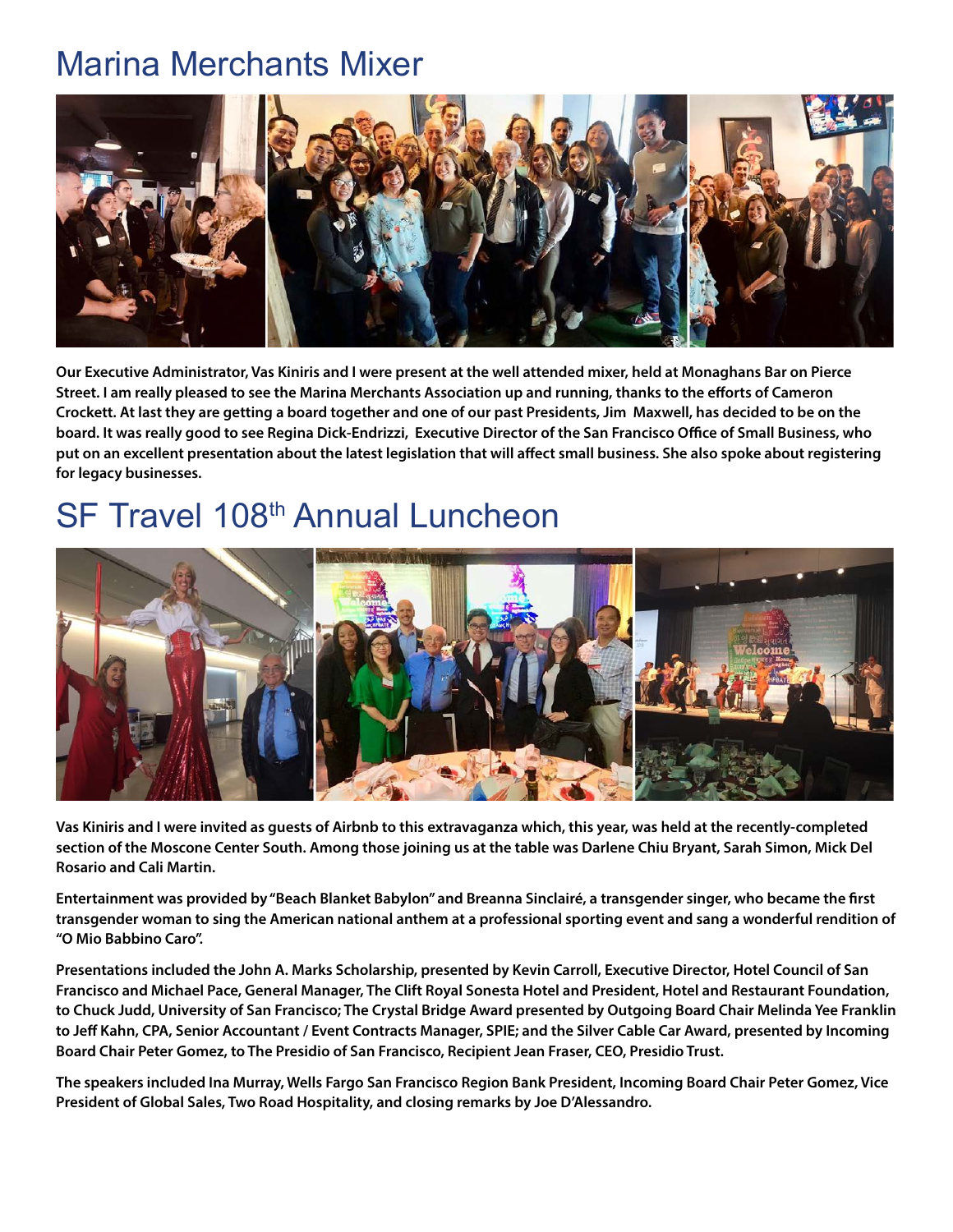#### Japantown Merchants Association Honoring of Mayor Elect London Breed



**I applaud and commend the President of the Japantown Merchants Association, Richard Hashimoto, who, along with the Japantown Task Force and the Japantown CBD, invited San Francisco Mayor-Elect London Breed to celebrate and congratulate her on winning the mayoral election. Myself and Vas Kiniris were honored to be invited. Among the many dignitaries present were Reverend Cecil Williams and Public Defender Jeff Adachi. The MC was Jeff Mori and the speakers included Police Sergeant Richard Jue, former Airport Commissioner Caryl Ito and the Executive Director for the Japanese Community Youth Council Jon Osaka. Mayor Elect Breed gave a very warm speech about the special relationship between the African American and Japanese communities. She mentioned how as a kid she and her friends would run across Geary Boulevard to go play at the Japantown Bowl. She also spoke about how both communities grew up together. It was lovely being greeted at the check-in table by former President of the Japantown Task Force Alice Kawahatsu.**

#### One Richmond



**In January, District 1 Supervisor Sandra Lee Fewer's office, in cooperation with the Richmond District Neighborhood Center, launched a survey for Richmond District residents to gather feedback on neighborhood character, landmarks and favorite spots.**

**The resulting data was used for a new marketing campaign called One Richmond, designed to strengthen a collective identity for the neighborhood that promotes the values of inclusiveness, compassion, community pride and shopping local.**

**The kick-off was a free community event at Argonne Elementary School, which included participation by the Greater Geary Boulevard Merchants and Property Owners Association and Balboa Village Merchants Association. Geary President David Heller and Balboa Board Member Yuka Ioroi, manned their respective booths. There were also other exhibitors from the neighborhood, as well as food, music and assorted resources.**

**In the evening there was a free movie night at the Richmond District YMCA in Rossi Park, which screened the original Jumanji film starring Robin Williams.**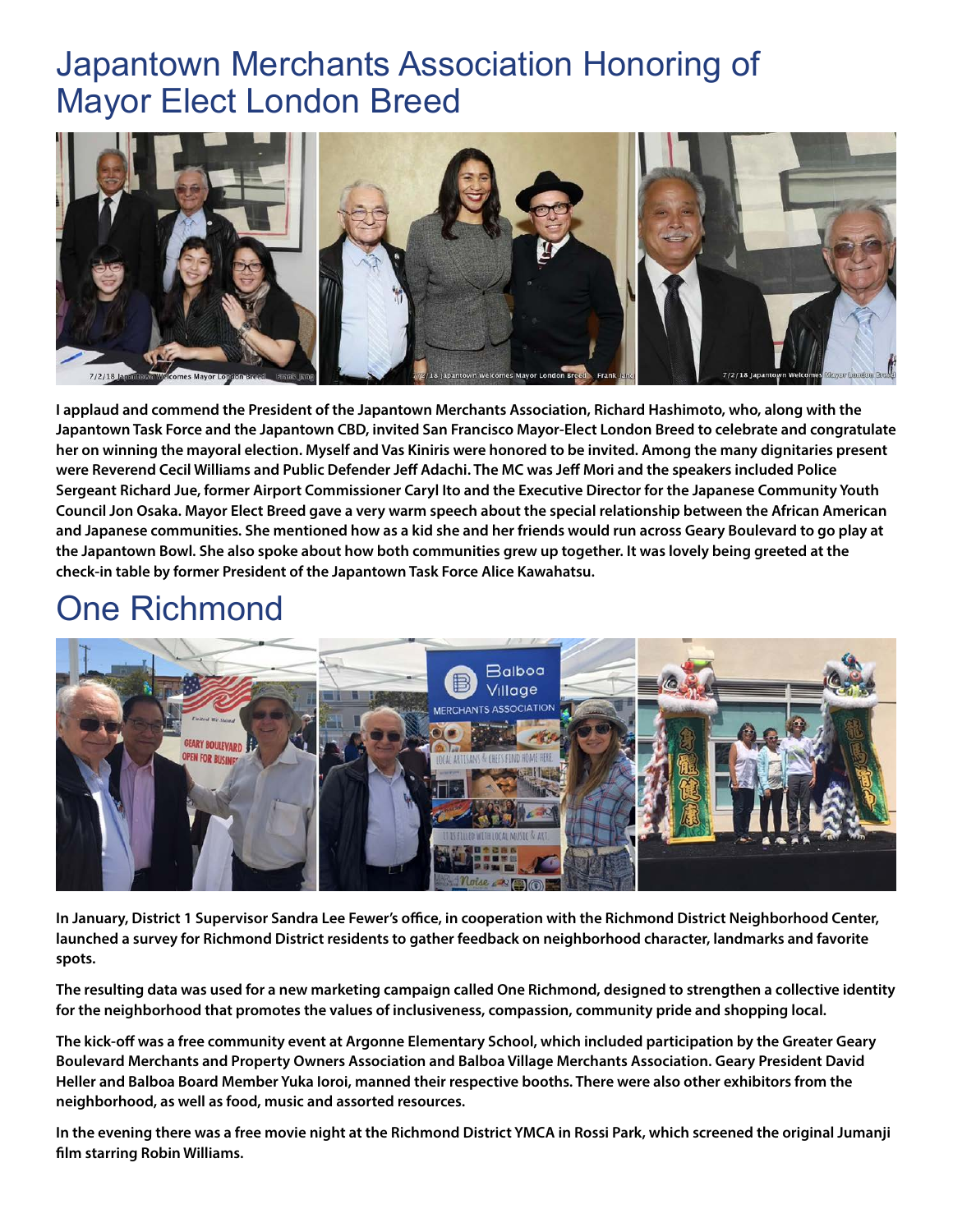#### Fillmore Jazz Festival



**The Fillmore Merchants Association and Steven Restivo Event Services, Inc. hosted the 35th Annual Fillmore Jazz Festival, the largest free Jazz festival on the West Coast, drawing over 100,000 visitors, over the Independence Day perio, blending art and soul in one of the country's most unique neighborhoods.**

**The kickoff was on a band stage where, joining Vas Kiniris, the Executive Director of the Fillmore Merchants Association, and I, was District 2 Supervisor, Catherine Stefani, who spoke about the history of the Fillmore and presented an award to Fillmore Merchants Association President Ron Benitez. Also on the stage was Northern Station Police Captain Joseph Engler and Pacific Height Residents Association Board Member Lynne Newhouse Segal.**

**Thank you Daniel Bahmani for the photographs and Secretary of the Noe Valley Merchants and Professionals Association, Anthony De La Cruz, for dropping by for a visit.**

## Ocean Avenue Merchants Association



**As Castro Merchants President Daniel Bergerac mentioned when our neighborhood maps first were printed, we should reach out and encourage existing associations to join our family and help new ones get started. I am really pleased that our Executive Administrator Vas Kiniris is doing just that. He met with the new President of Ocean Avenue Merchants Association, Alexander Mullaney, who took Vas for a tour and will be coming to our next meeting.**

# Leadership Development Workshop

**Thank you to the Past President of Glen Park Merchants Association, Ric Lopez, who organized a Leadership Development Workshop, last month, led by Paul H. Ryder, PhD, Professor of Leadership, Ethics, & Innovation, University of San Francisco. It was an all-day event held in a conference room at Airbnb with an attendance of 14 CDMA delegates. Dr. Paul Ryde was really excellent at explaining how to improve workplace relationships and communications.**

**A REMINDER! THE MINIMUM WAGE INCREASED TO \$15.00 PER HOUR ON JULY 1!**